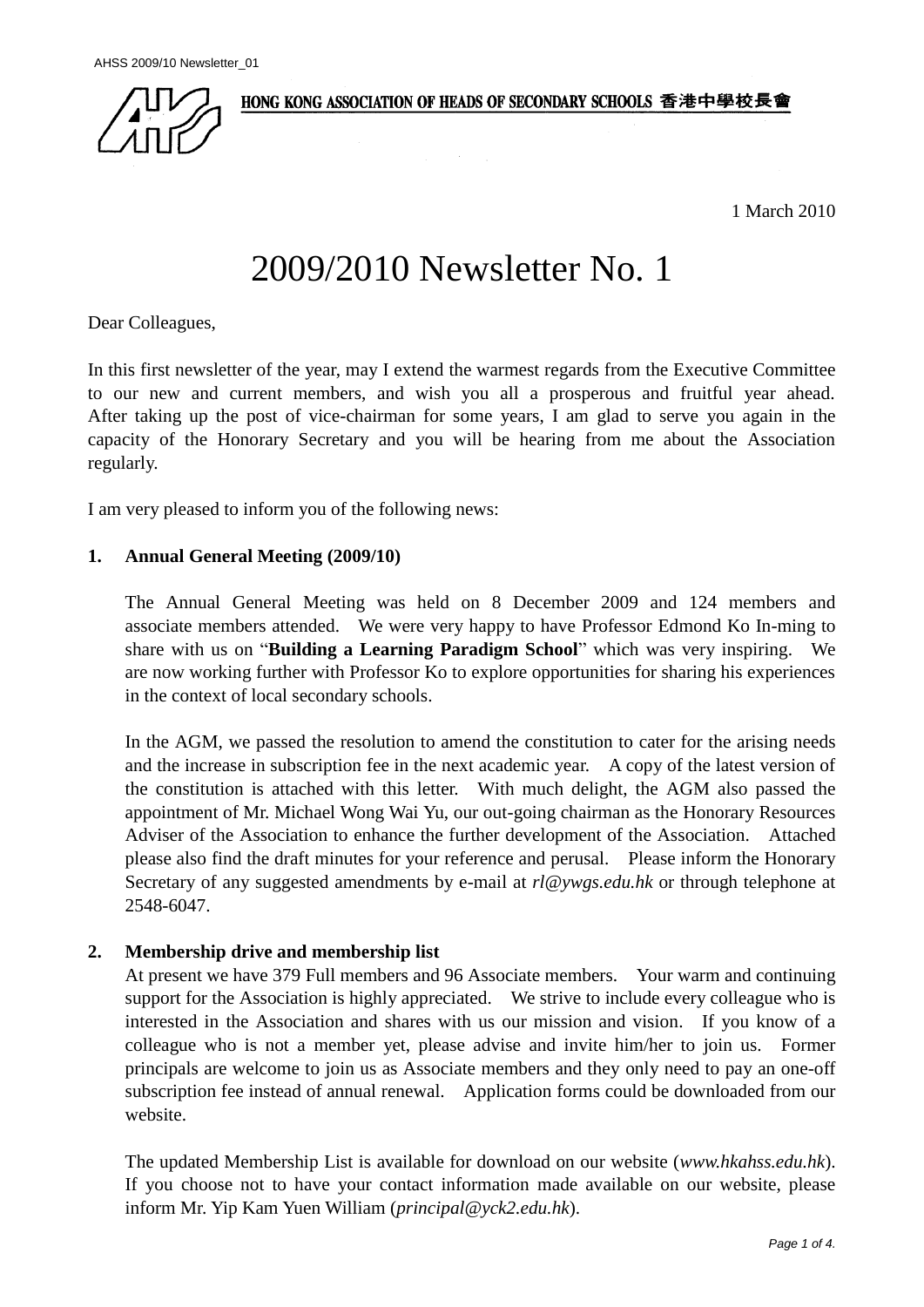# **3. The Executive Committee and Co-opted Members**

The Executive Committee members met immediately after the AGM and the following posts were filled by election at the meeting:

| <b>Office bearers</b>                    | <b>Name</b>                              | <b>School</b>                                                   |
|------------------------------------------|------------------------------------------|-----------------------------------------------------------------|
| Chairperson                              | Dr. Yuen Pong Yiu<br>(26731778)          | Tin Ka Ping Secondary School                                    |
| Vice-Chairperson                         | Ms. Lee Suet Ying<br>(2109 1001)         | Ho Yu College and Primary School<br>(Sponsored by Sik Sik Yuen) |
|                                          | Mr. Ng Sui Kou (2425 3563)               | Ho Fung College (Sponsored by Sik Sik<br>Yuen)                  |
| Hon. Secretary                           | Dr. Ho Sai Mun, Stanley<br>(23820002)    | LST Wong Chung Ming Secondary<br>School                         |
|                                          | Mrs. Lee Shek Yuk Yu, Ruth<br>(25486047) | Ying Wa Girls' School                                           |
| Hon. Treasurer                           | Mr. Ho Ki To<br>(24501402)               | STFA Tam Pak Yu College                                         |
| Executive<br>Committee<br><b>Members</b> | Mr. Choi Sung Ki (2386 0737)             | Kowloon Technical School                                        |
|                                          | Ms. Kwan Wai Fong, Louise<br>(2320 3884) | <b>Caritas Pelletier School</b>                                 |
|                                          | Mr. Yip Kam Yuen, William<br>(2551 8285) | Yu Chun Keung Memorial College No. 2                            |
| Co-opted<br>Members:                     | Mr. Ho Moon Tim, Jack<br>(2421 2580)     | <b>Buddhist Sin Tak College</b>                                 |
|                                          | Mr. Lau Chiu Yin, Peter<br>(25520080)    | St. Peter's Secondary School                                    |
|                                          | Dr. Law Chan Fai<br>(28916966)           | <b>Lingnan Secondary School</b>                                 |
|                                          | Mr. Lee Chee Wah, Roger<br>(23368838)    | Ying Wa College                                                 |
|                                          | Mr. Li Lok Yin, Vincent<br>(28950077)    | Queen's College                                                 |
|                                          | Ms. Yau Kit Ying, Veronica<br>(21444545) | Fanling Kau Yan college                                         |
| Hon. Adviser                             | Mr. Michael Wong                         |                                                                 |

We have also invited *Mrs. Cheung Wai Yee Addy* (The Salvation Army Shek Wu School), *Mr. Fung Sui Hing Brian* (China Holiness Church Living Spirit College), *Mrs. Kwok Lau Lai Ying Grace* (MFBM Chan Lui Chung Tak Memorial College), *Miss Lau Yiu Hung* (Sai Kung Sung Tsun Catholic School – Secondary Section), *Mrs. Tam Cheung Kit Ying Grace* (St. Margaret's Co-educational English Secondary and Primary School), *Ms. Tse Kit Fong Heidi*  (Pentecostal School), and *Sister Wong May May* (Tack Ching Girls' Secondary School) to serve on the Task Groups.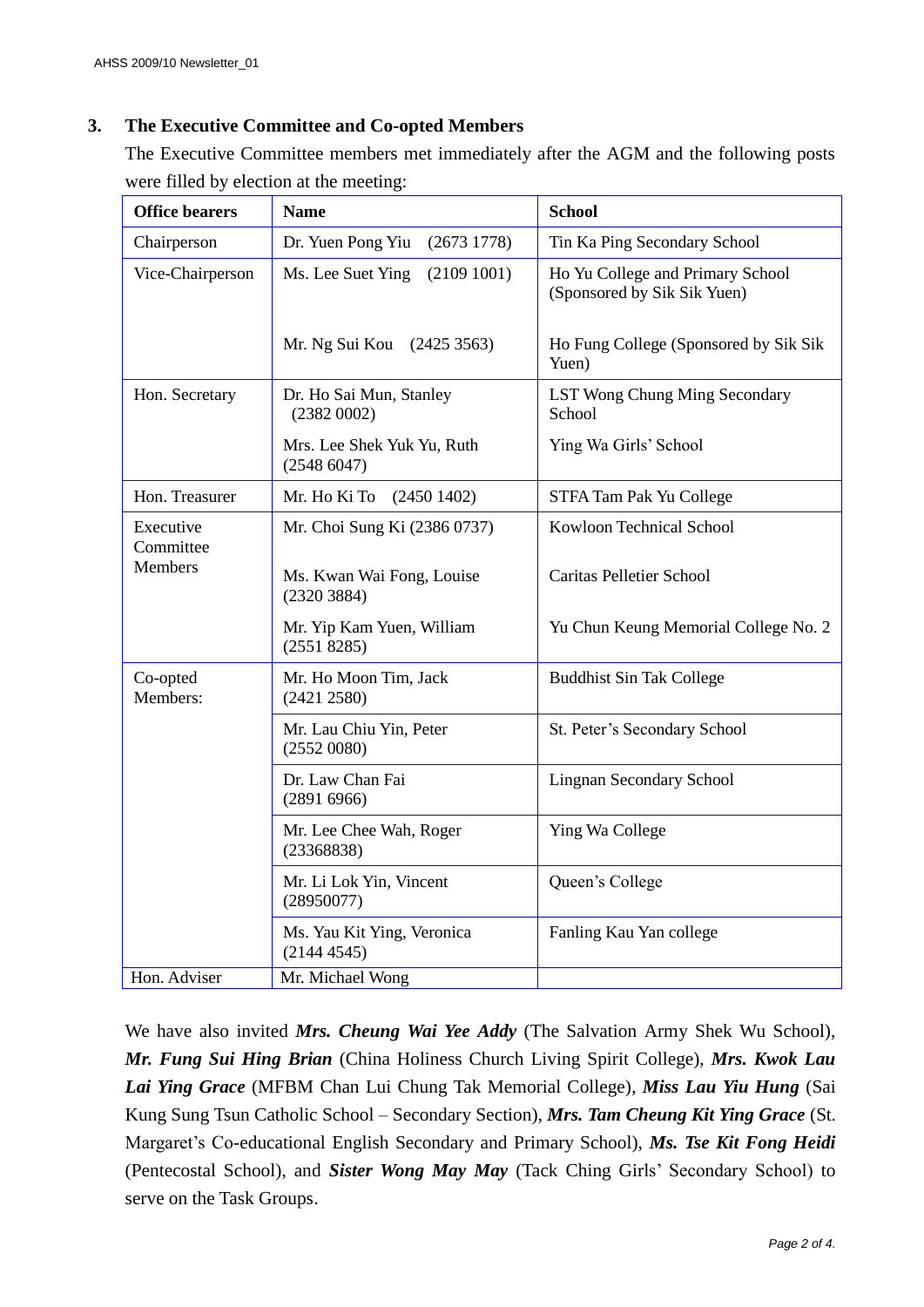### **4. Task Groups for 2009/2010**

The Executive Committee set up the following Task Groups to monitor, address, and resolve various issues, and to take action where appropriate. We need the participation of and contribution from our members and gratefully welcome your input. Please contact the Convener of each Task Group directly for information, comments, suggestions and participation.

### *A. NSS and SBA*

Dr. Ho Sai Mun (Convener), Mr. Ho Moon Tim Jack, Ms Lau Yiu Hung, Mr. Lee Chee Wah Roger, Mr. Li Lok Yin Vincent, Mr. Ng Sui Kou, Ms. Tse Kit Fong Heidi

#### *B. Integrated Education*

Ms. Lee Suet Ying (Convener), Mrs. Cheung Wai Yee Addy, Mr. Choi Sung Ki, Ms. Kwan Wai Fong Louise, Dr. Yuen Pong Yiu

# *C. Value Education and Character Building*

Dr. Law Chan Fai(Convener), Mrs. Lee Shek Yuk Yu Ruth, Mr. Lau Chiu Yin Peter, Mr. Lee Chee Wah Roger, Sr. Wong May May

# *D. Class Size and Restructuring*

Dr. Yuen Pong Yiu (Convener), Mr. Fung Sui Hing Brian, Mr. Ho Ki To, Ms. Lau Yiu Hung, Ms. Lee Suet Ying, Dr. Ho Sai Mun Stanley, Ms. Yau Kit Ying Veronica

#### *E. Continuing Professional Development for Members/Associate Members*

Mr. Ho Moon Tim Jack (Convener), Mrs. Kwok Lau Lai Ying Grace, Mrs. Lee Shek Yuk Yu Ruth, Mr. Li Lok Yin Vincent, Ms. Tse Kit Fong Heidi, Sr. Wong May May, Mr. Yip Kam Yuen William

#### *F. Happy Hour Forum*

Mrs. Kwok Lau Lai Ying Grace (Convener), Mr. Ho Ki To, Mr. Ng Sui Kou, Ms. Tse Kit Fong Heidi

#### *G. Drug Education*

Ms Yau Kit Ying Veronica (Convener), Mr. Choi Sung Ki, Mr. Fung Sui Hing Brian, Ms Kwan Wai Fong Louise, Dr. Law Chan Fai, Dr. Yuen Pong Yiu

#### *H. Annual Conference & Annual General Meeting*

Ms. Lee Suet Ying (Convener), Mr. Ho Moon Tim Jack, Dr. Ho Sai Mun Stanley, Mr. Lau Chiu Yin Peter, Mrs. Lee Shek Yuk Yu Ruth, Mrs. Tam Cheung Kit Ying Grace

- *I. Website Maintenance and Development* Mr. Yip Kam Yuen William
- **J.** *Newsletter*

Mrs. Lee Shek Yuk Yu

As many of these groups are not new, group members are working hard to follow the relevant issues. In my next newsletter, I will share with you new plans for the year.